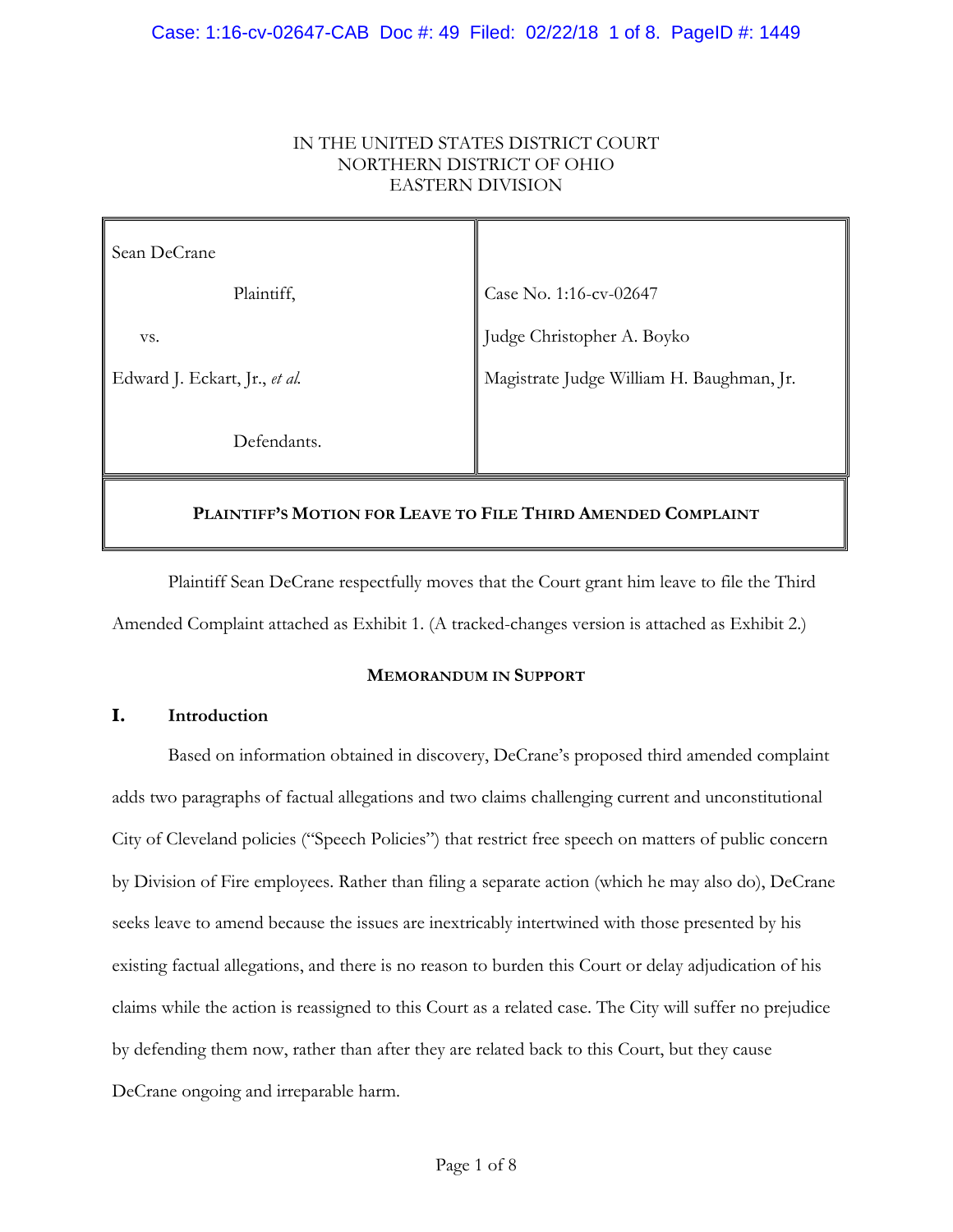### **II. Factual Background**

Retired City of Cleveland Division of Fire Battalion Chief Sean DeCrane alleges that Cleveland Assistant Safety Director Edward Eckart—with assistance from Defendants James Votypka and Christopher Chumita—repeatedly retaliated against DeCrane based on Eckart's mistaken belief that DeCrane disclosed to a reporter that previous fire chief Darryl McGinnis lacked the required continuing education to maintain his professional certification.<sup>1</sup> DeCrane sought leave to amend to add an additional state-law claim against the individual defendants on May 18, 2017 (Dkt. No. 15), which this Court granted on February 16, 2018 (Dkt. No. 45).

Meanwhile, the parties conducted discovery. The City produced the Speech Policies that DeCrane requests leave to challenge, and the City's deponents revealed that these policies further develop the factual background to his pending claims. The policies prohibit firefighters from sharing information about the Division of Fire with reporters, or disclosing information purportedly harmful to their superiors or City employees. *See* Ex. 1 at ¶¶ 95–96; *see also* Exs. 3–5.

The City promulgated the Speech Policies shortly after the leaks for which DeCrane was wrongfully punished became public. Indeed, the regulation prohibiting firefighters from criticizing their superiors to the press was issued by former chief Patrick Kelly in a General Order soon after the McGinnis information was "leaked"; shortly thereafter, Kelly received a promised promotion (over DeCrane) to Fire Chief.

No additional discovery is necessary to adjudicate the claims DeCrane proposes to add, because he challenges the Speech Policies' constitutionality on their face. They present a straightforward question of law for the Court, as they replicate restrictions this Court declared

<sup>1</sup> Pl.'s Second Am. Compl. (ECF # 46).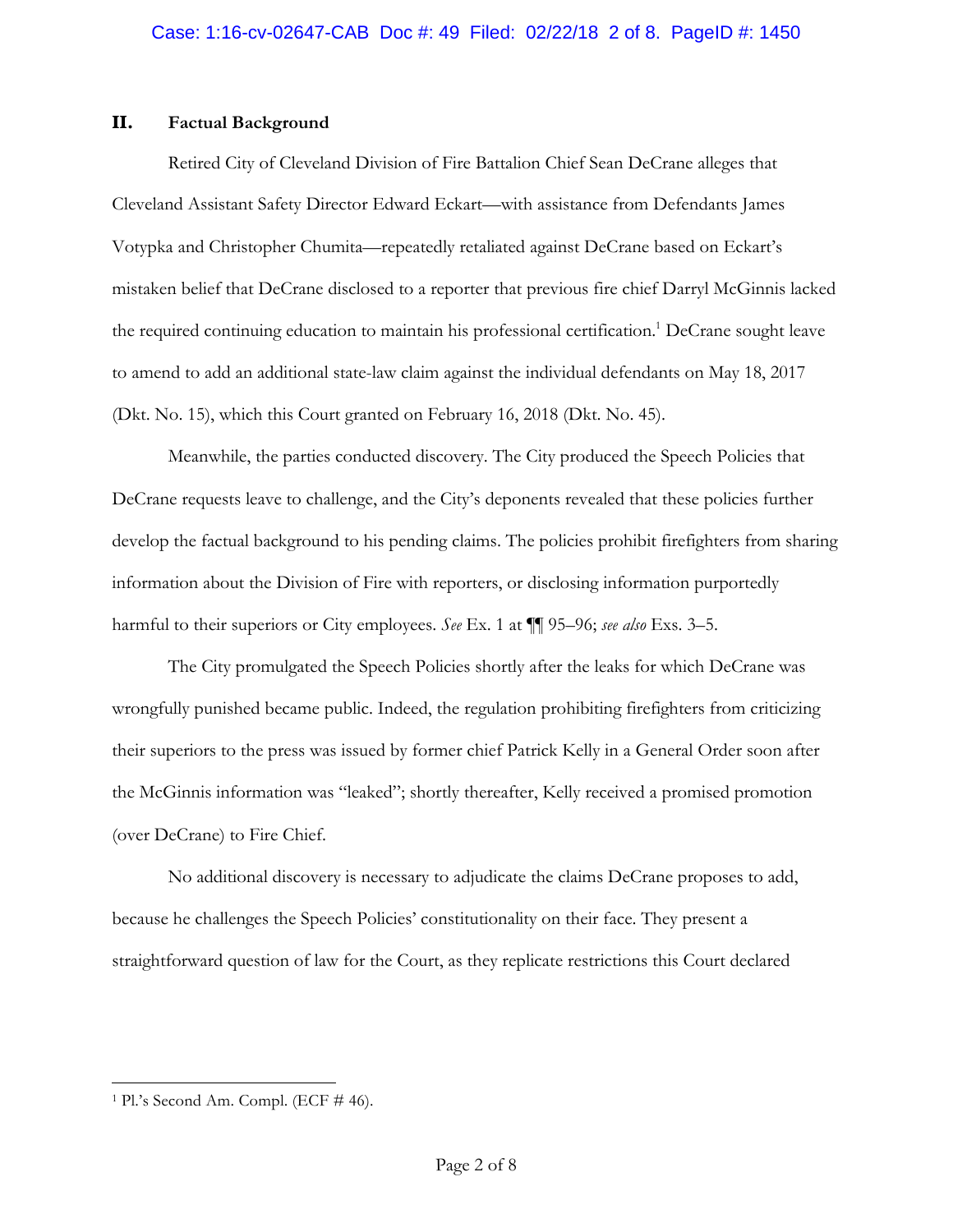#### Case: 1:16-cv-02647-CAB Doc #: 49 Filed: 02/22/18 3 of 8. PageID #: 1451

unconstitutional 20 years ago, on the municipal *defendants'* motion for summary judgment in another First Amendment case brought by a veteran firefighter driven from his Division by sham charges.<sup>2</sup>

DeCrane was subjected to the Speech Policies' restrictions, and they continue to harm his constitutionally protected interests in receiving speech from willing speakers. By purporting to prohibit City employees from speaking to the press, or sharing anything harmful with him, or information that their superiors (like the Defendants here) might deem inappropriate or offensive, they chill potential witnesses still employed by the City against providing fulsome testimony.

The City's Rule 30(b)(6) designee confirmed the absolute prohibitions the Speech Policies continue to impose, and their chilling effect is not only presumed as a matter of law, but was confirmed by Defendants themselves—who affirmed that sharing information that could reflect negatively on the Division of Fire violated its regulations, and most troublingly, in the deposition of a material witness, Patrick Corrigan. Corrigan was brought up on sham charges alongside DeCrane, but remains a City employee, and interrupted his own deposition testimony to ask the City's outside lawyers to promise on the record that the City would not retaliate against him for the testimony he would provide. He repeatedly conditioned his answers to deposition testimony in conformity with these policies, clarifying that he intended no disrespect to superior officers or disagreement with their policy decisions, and reiterated his desire to remain employed.<sup>3</sup>

By purporting to prohibit the City firefighters with whom he served to share information about the Division of Fire, the Speech Policies also continue to harm DeCrane's right to receive speech from willing speakers in his capacities as a prominent international expert, speaker, and consultant on fire safety, a former comrade, and a concerned citizen.

<sup>2</sup> *Spain v. City of Mansfield*, 915 F. Supp. 919, 924 (N.D. Ohio 1996).

<sup>3</sup> Every employee called to testify in a case like this must wrestle with these questions as a matter of conscience, but the First Amendment prohibits cities from maintaining an overt threat of official retribution against them for providing harmful testimony.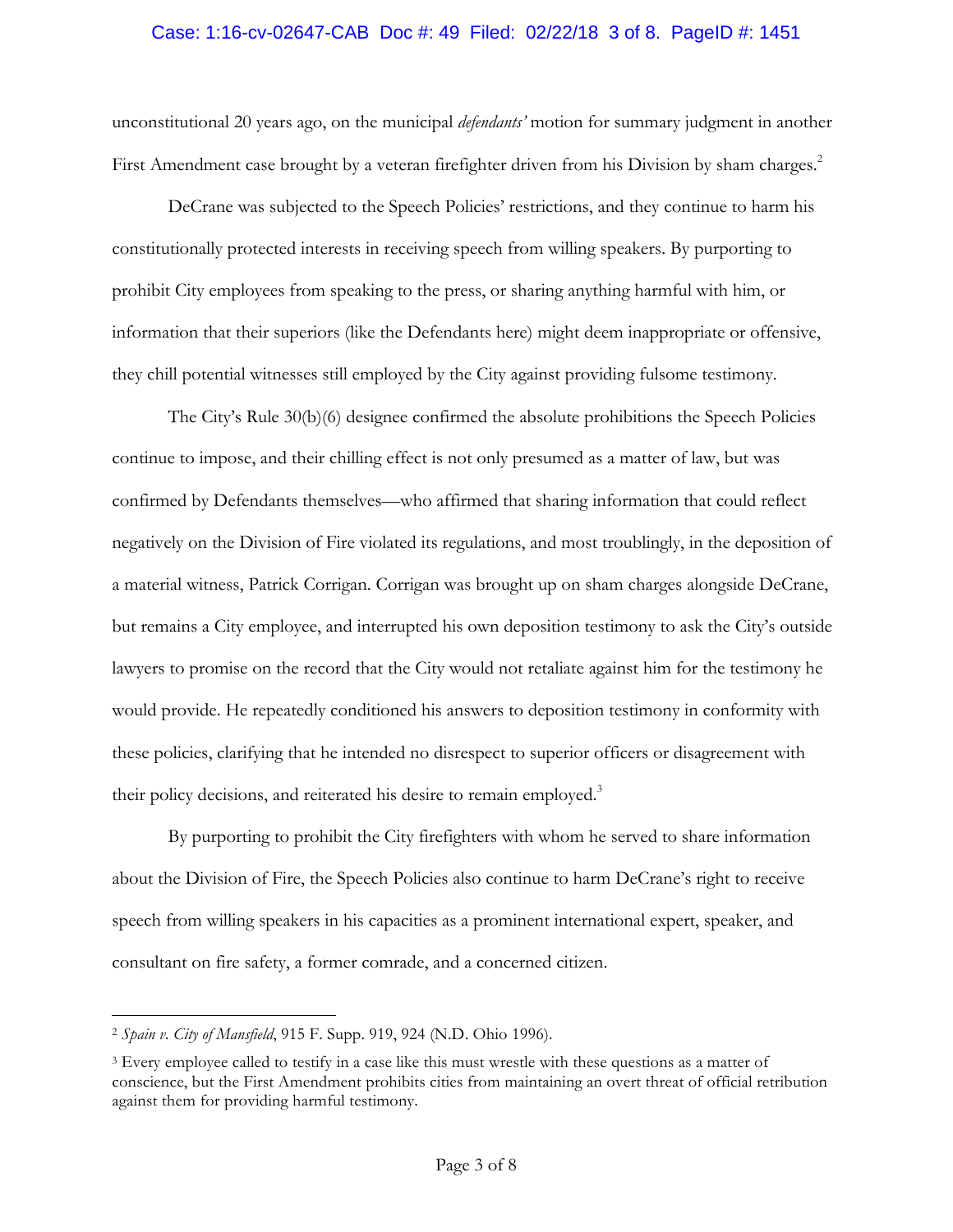#### Case: 1:16-cv-02647-CAB Doc #: 49 Filed: 02/22/18 4 of 8. PageID #: 1452

Most important, the Speech Policies continue to work irreparable harm to Cleveland residents, like DeCrane's family, who rely on the Division to keep them safe, and on the City's firefighters to inform the press if vital fire-safety services are compromised.

Before he was driven from the Division, DeCrane's family and Cleveland residents could and did—rely on him to raise concerns about issues of public concern internally, as he did when he learned that the City's Fire Chief was unqualified to be a firefighter. Now they must rely on the next DeCrane to disregard the example the City made of him, and provide uncensored expertise and candid criticism where official decisions are wrong and potentially dangerous to the public.

DeCrane therefore respectfully requests that this Court grant him leave to amend his complaint, add two purely legal claims to this action, and deem the Third Amended Complaint filed as the date of this motion for leave,<sup>4</sup> so that his motion for summary judgment and motion for permanent injunction—which he intends to file by the March 2, 2018 dispositive-motion deadline may be adjudicated without unnecessary delay. Amending for this purpose is proper and, given that leave should be freely granted, DeCrane respectfully requests that the Court grant him leave to file his Third Amended Complaint.

<sup>4</sup> *See, e.g., Scott Hutchison Enterprises, Inc. v. Rhodes, Inc*., No. C-1-01-776, 2005 WL 2000661, at \*6 (S.D. Ohio Aug. 18, 2005) ("[T]he Court finds that it is appropriate to deem the claims filed as of the date plaintiffs filed with the Court their motion for leave to file the proposed second amended complaint, to which the proposed second amended complaint was attached."); *Ne. Ohio Coal. for the Homeless v. Husted*, No. 2:06-CV-896, 2016 WL 8223066, at \*3 (S.D. Ohio Mar. 17, 2016) ("As a party has no control over when a court renders its decision regarding the proposed amended complaint, the submission of a motion for leave to amend, properly accompanied by the proposed amended complaint that provides notice of the substance of those amendments, tolls the statute of limitations, even though technically the amended complaint will not be filed until the court rules on the motion.") (*quoting Moore v. Indiana*, 999 F.2d 1125, 1131 (7th Cir. 1993)); *Pund v. City of Bedford*, 2017 WL 3219710, at \*3 (N.D. Ohio July 28, 2017) (same); *see also Mayes v. AT&T Info. Sys., Inc*., 867 F.2d 1172, 1173 (8th Cir. 1989) (citing appellate and district-court cases); *Pattiz v. Schwartz*, 386 F.3d 300, 302–03 (8th Cir. 1968); *Sheets v. Dziabis*, 738 F. Supp. 307, 313 (N.D. Ind. 1990).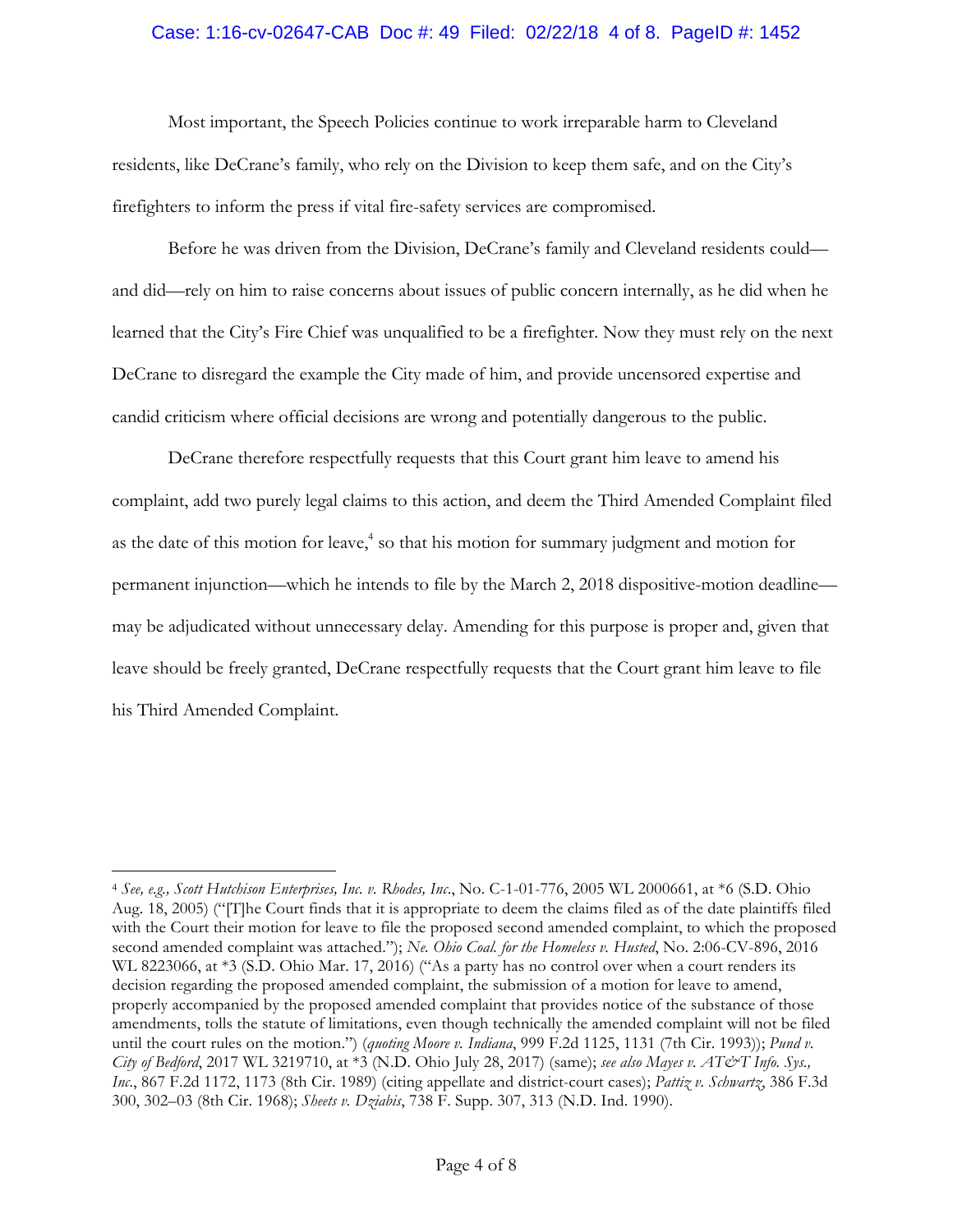### **III. Law and argument**

### **A. Standard**

A party may, without leave, amend its pleading once either within 21 days of serving it or after a responsive pleading.<sup>5</sup> After that, a party "may amend its pleading only with the opposing party's consent or the court's leave."<sup>6</sup> The court must "freely give leave when justice so requires."<sup>7</sup>

"If the underlying facts or circumstances relied upon by a plaintiff may be a proper subject of relief, he ought to be afforded an opportunity to test his claim on the merits."8 "In the absence of any apparent or declared reason—such as undue delay, bad faith or dilatory motive on the part of the movant, repeated failure to cure deficiencies by amendments previously allowed, undue prejudice to the opposing party by virtue of allowance of the amendment, futility of amendment, etc.—the leave sought should, as the rules require, be 'freely given.'"9

# **B. The Court should grant DeCrane's motion for leave to amend, rather than require him to file a new lawsuit, because he can demonstrate that the City's Speech Policies are facially unconstitutional.**

DeCrane seeks to add two First Amendment claims challenging the City's Speech policies. No additional discovery is needed, because his claims assert facial challenges, and they arise from the same set of facts DeCrane pleaded in his pending Complaint. He has learned, and alleges in his proposed Third Amended Complaint, that the City imposed the policies in response to the very actions that form the basis for his pending claims. *See* Ex. 1 at ¶¶ 95–96 & Claims 5 & 6.

None of the justifications to deny leave are present here. Defendants will not be prejudiced by this amendment, because DeCrane could simply proceed in a separate action. And Defendants

 $\overline{a}$ 

<sup>9</sup> *Id*.

<sup>5</sup> Fed. R. Civ. P. 15(a)(1).

<sup>6</sup> Fed. R. Civ. P. 15(a)(2).

<sup>7</sup> *Id*.

<sup>8</sup> *Foman v. Davis*, 371 U.S. 178, 182 (1962).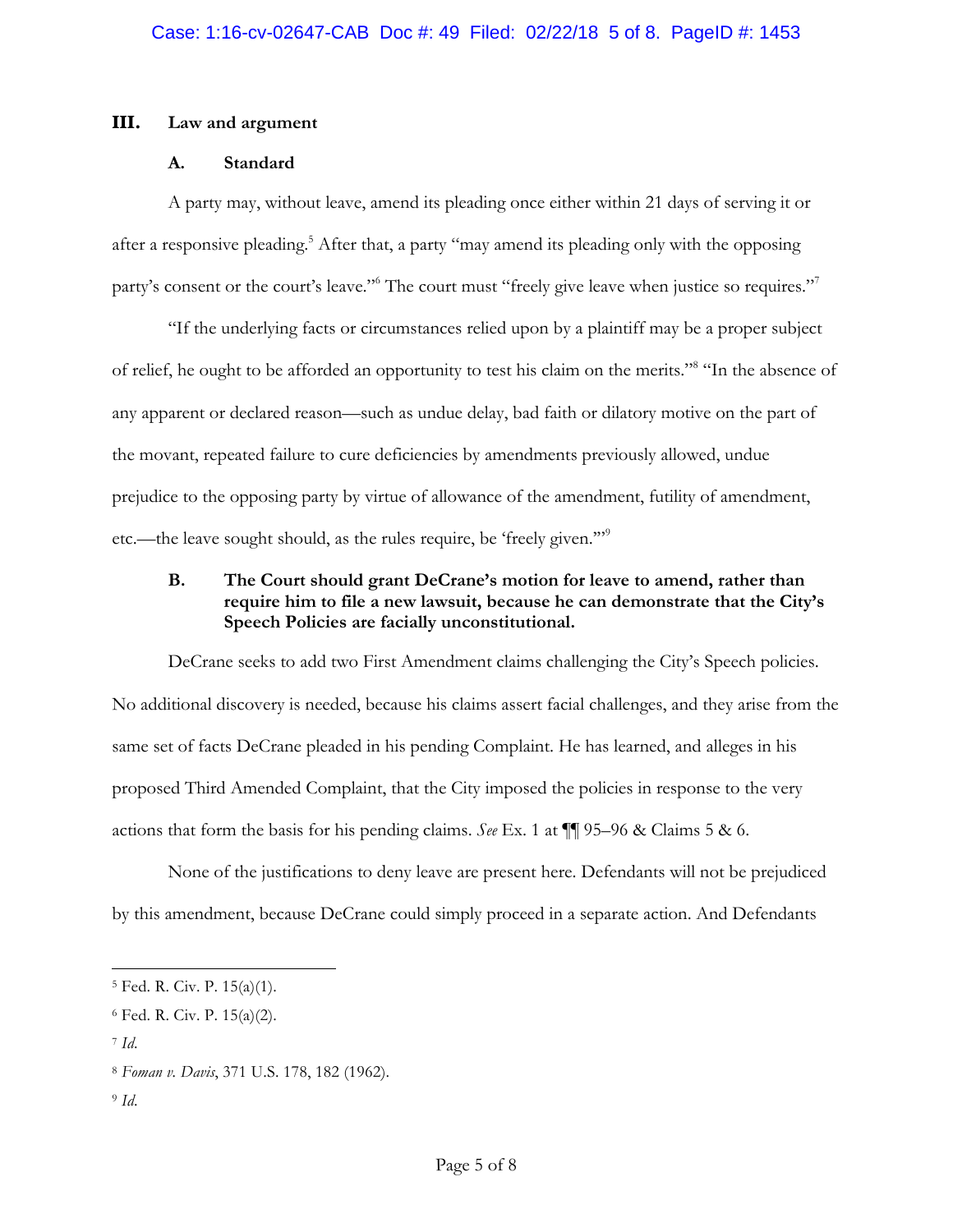### Case: 1:16-cv-02647-CAB Doc #: 49 Filed: 02/22/18 6 of 8. PageID #: 1454

know of the discovery production resulting in the new claims. Indeed, they promulgated and produced the Speech Policies, and clearly established precedent has been in plain sight for 20 years. Defendants have already obtained leave for additional time to respond to a new cause of action (Dkt. No. 47), even though they had over seven months' notice of the claims,<sup>10</sup> which (unlike the proposed claims here) will involve disputes over facts, rather than the plain language of the policies attached to this motion, which supply the only (and undisputed) facts necessary for judgment.

If the City has difficulty articulating a concise defense of policies to which it has subjected its employees for over four years, and affecting the flow of information upon which DeCrane relied in in this litigation, DeCrane will not oppose a reasonable extension of the City's opposition deadline to his motion, and will not object to any request for leave to file a contemporaneous cross-motion for summary judgment.

This amendment would only remove the need to unnecessarily expend judicial resources and delay adjudication of claims that would be related to this Court. And granting DeCrane leave to amend serves both the interests of justice and an important public interest. Facial challenges exist to permit restrictions on speech to be challenged even if they are not applied, because the implied threat they convey chills protected speech. As the Supreme Court affirmed, in a case brought by the very publication to which DeCrane supposedly leaked information about the Division of Fire, the "difficulty of effectively detecting, reviewing, and correcting content-based censorship 'as-applied'" requires that "courts must entertain an immediate facial attack" if an ongoing regulation risks creating "self-censorship by speakers in order to avoid being denied a license to speak."<sup>11</sup>

<sup>10</sup> *Moore*, 999 F.2d at 1131.

<sup>11</sup> *City of Lakewood v. Plain Dealer Pub. Co*., 486 U.S. 750, 759 (1988); *see also Epona v. Cty. of Ventura*, 876 F.3d 1214, 1220 (9th Cir. 2017) (reversing dismissal of facial challenge to prior restraint because parties with business interests affected by unconstitutional restrictions on third parties have standing to challenge them).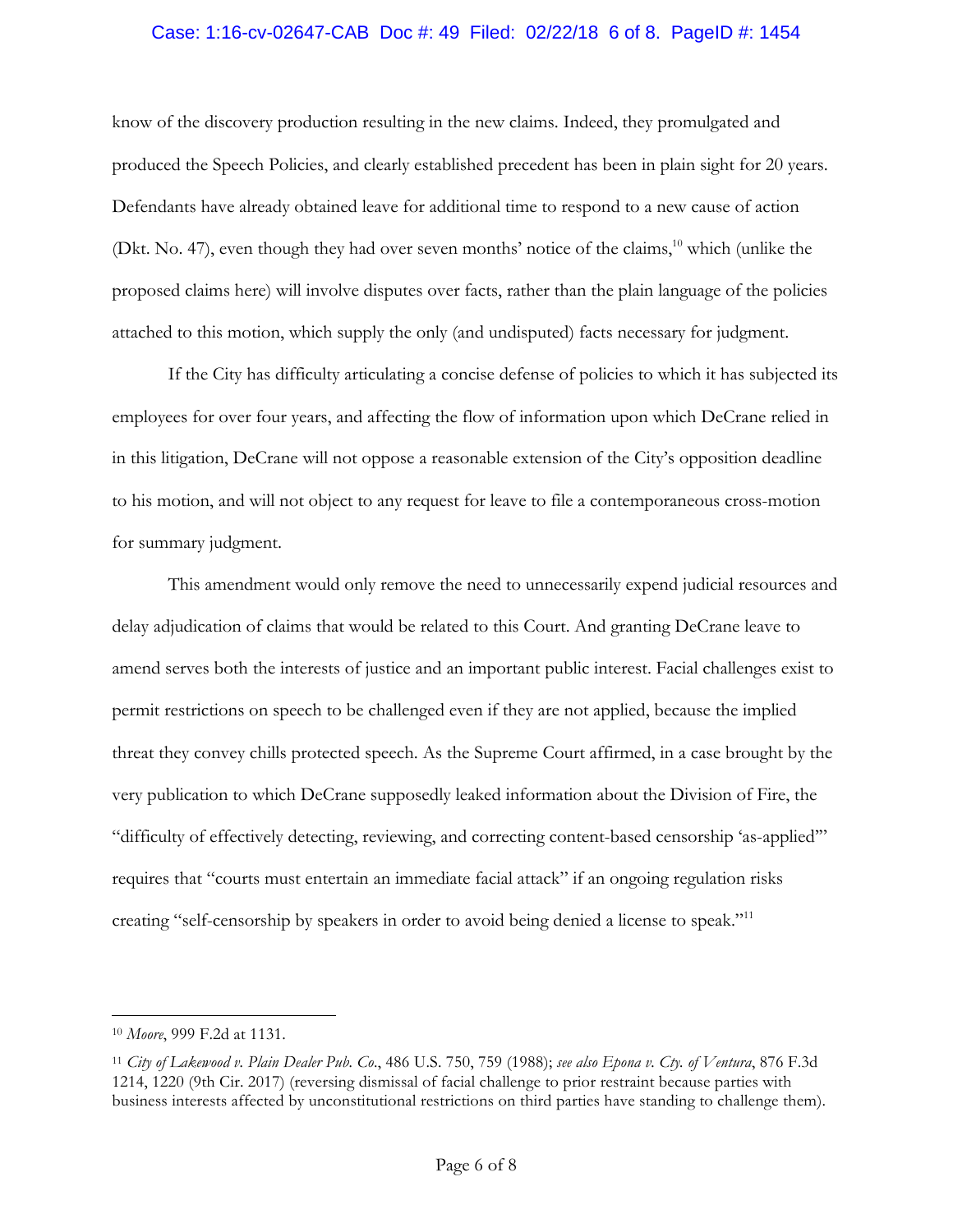### **IV. Conclusion**

 $\overline{a}$ 

If the Court does not grant leave to amend, DeCrane and perhaps other affected individuals will proceed by separate action. But he respectfully submits that the interests undergirding the rule requiring that leave to amend be freely granted are served here, and requests leave to file his Third Amended Complaint. 12

Respectfully submitted,

THE CHANDRA LAW FIRM LLC

*/s/ Patrick Kabat*

Subodh Chandra (Ohio Bar No. 0069233) Ashlie Case Sletvold (Ohio Bar No. 0079477) Patrick Kabat (NY Bar No. 5280730) Patrick Haney (Ohio Bar No. 0092333) The Chandra Law Building 1265 W. 6th St., Suite 400 Cleveland, OH 44113-1326 216.578.1700 Phone 216.578.1800 Fax Subodh.Chandra@ChandraLaw.com Ashlie.Sletvold@ChandraLaw.com Patrick.Kabat@ChandraLaw.com Patrick.Haney@ChandraLaw.com

*Attorneys for Plaintiff Sean DeCrane*

<sup>12</sup> Patrick Kelly is not currently a defendant in this action, but in light of the City's recent attempts to obtain new and contrary testimony from him, and his role in promulgating the Speech Policies, he may also be an appropriate defendant in connection with DeCrane's pending claims, his proposed claims, and other as-yetunpled claims based on newly discovered facts. Should his most recent declaration prove—as appears to be the case—that he has altered or perjured his testimony, DeCrane reserves his right to supplement his Complaint and seek relief at an appropriate juncture in this case, or, if necessary, by separate action. He does not do so on in this motion, and will respond separately to Kelly's sworn statements provided with Defendants' recent motion to disqualify.